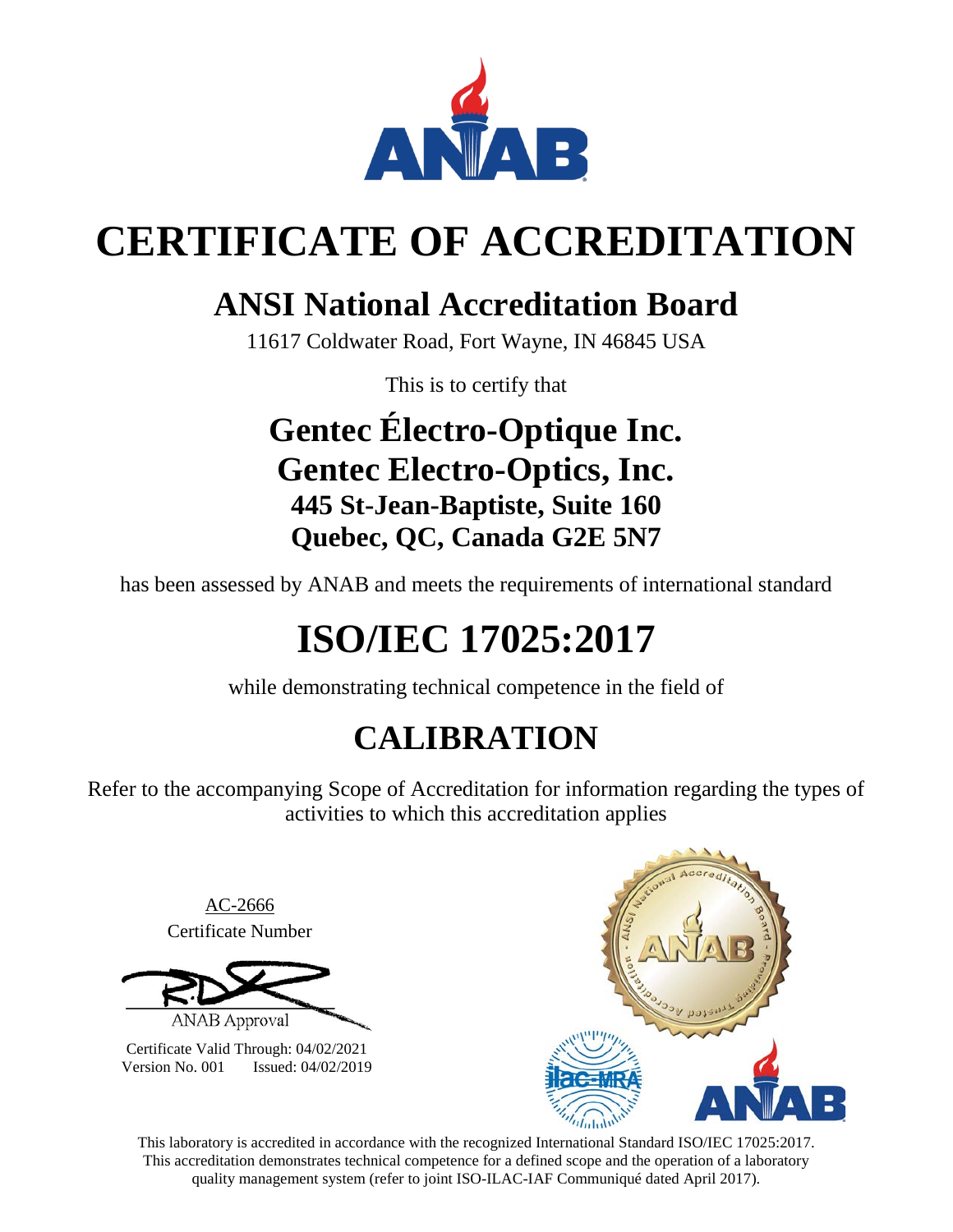

### **SCOPE OF ACCREDITATION TO ISO/IEC 17025:2017**

## **Gentec Électro-Optique inc. Gentec Electro-Optics, Inc.**

445 St-Jean-Baptiste, Suite 160 Quebec, QC, Canada G2E 5N7 Catherine Michaud (418) 651-8003 #229 [cmichaud@gentec-eo.com](mailto:cmichaud@gentec-eo.com) 

### **CALIBRATION**

Valid to: **April 2, 2021** Certificate Number: **AC-2666** 

### **Electrical – DC/Low Frequency**

| Parameter/Equipment                | <b>Range</b>                   | <b>Expanded Uncertainty of</b><br><b>Measurement</b> $(+/-)$ | <b>Reference Standard,</b><br>Method, and/or<br>Equipment |
|------------------------------------|--------------------------------|--------------------------------------------------------------|-----------------------------------------------------------|
| Calibration                        |                                |                                                              |                                                           |
| of Power Monitors by               | $(0.1 \text{ to } 0.99) \mu W$ | $0.5\%$ of reading + 0.6R                                    |                                                           |
| Electrical Simulation -            | $1 \mu W$ to $1 W$             | 0.25 % of reading + $0.6R$                                   |                                                           |
| Photodiode <sup>1</sup>            |                                |                                                              |                                                           |
| Calibration                        |                                |                                                              | DC Current Source, $6\frac{1}{2}$                         |
| of Power Monitors by               | 500 nW to 30 kW                | 0.25 % of reading + 0.6R                                     | Digit Digital Multimeter                                  |
| Electrical Simulation <sup>1</sup> |                                |                                                              |                                                           |
| Calibration                        |                                |                                                              |                                                           |
| of Energy Monitors by              | 50 fJ to 7.5 kJ                | 0.25 % of reading $+$ 0.6R                                   |                                                           |
| Electrical Simulation <sup>1</sup> |                                |                                                              |                                                           |

### **Photometry and Radiometry**

| Parameter/Equipment                       | Range                                                                                                                                                                                                      | <b>Expanded Uncertainty of</b><br>Measurement $(+/-)$                                            | <b>Reference Standard,</b><br>Method, and/or<br>Equipment                                                                                          |
|-------------------------------------------|------------------------------------------------------------------------------------------------------------------------------------------------------------------------------------------------------------|--------------------------------------------------------------------------------------------------|----------------------------------------------------------------------------------------------------------------------------------------------------|
| Optical Power Meter -<br><b>UP Series</b> | $(0.5 \text{ to } 300) \text{ W}$<br>$10.6 \,\mathrm{\upmu m}$<br>$(0.5 \text{ to } 500) \text{ W}$<br>$1064 \text{ nm} \& 10.6 \text{ µm}$<br>(248 to 299) nm<br>(300 to 2 200) nm<br>(2 201 to 2 500) nm | 2.5 % of reading<br>2.5 % of reading<br>3.8 % of reading<br>2.7 % of reading<br>7.9 % of reading | Laser Source,<br>Monochromator, Laser<br>Power Meter, Laser Power<br>Meter Monitor, Reflectance<br>Tiles, Spectrophotometer,<br>Digital Multimeter |

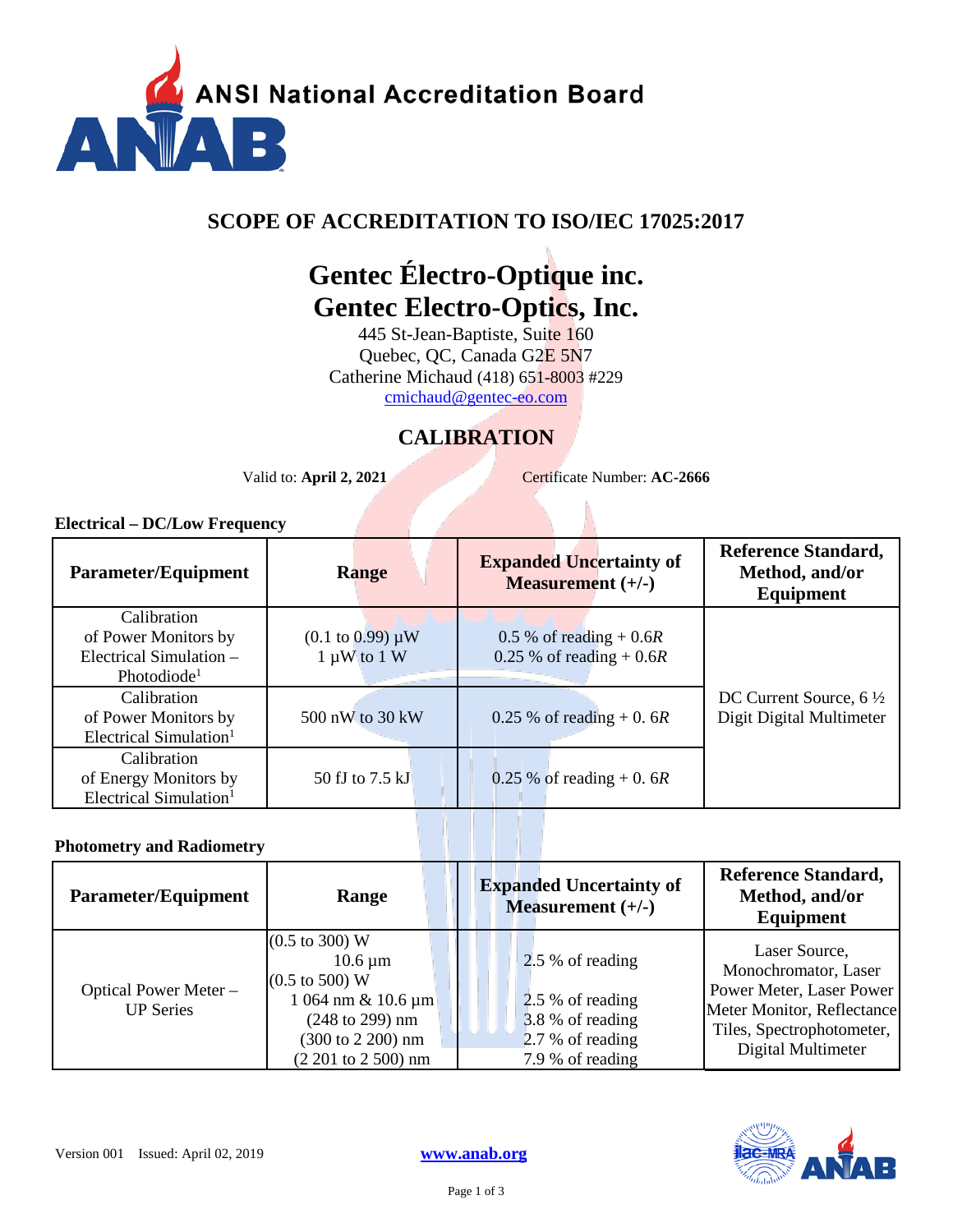

### **Photometry and Radiometry**

| <b>Parameter/Equipment</b>                      | Range                                                                                                                                                                                                                                 | <b>Expanded Uncertainty of</b><br>Measurement $(+/-)$                                                          | <b>Reference Standard,</b><br>Method, and/or<br>Equipment                                                                                                              |
|-------------------------------------------------|---------------------------------------------------------------------------------------------------------------------------------------------------------------------------------------------------------------------------------------|----------------------------------------------------------------------------------------------------------------|------------------------------------------------------------------------------------------------------------------------------------------------------------------------|
| Optical Power Meter -<br><b>High Power</b>      | (100 to 300) W<br>$10.6 \,\mathrm{\upmu m}$<br>100 W to 10 kW<br>1 064 nm<br>(248 to 299) nm<br>(300 to 2 200) nm<br>$(2 201$ to $2 500)$ nm                                                                                          | 4 % of reading<br>4 % of reading<br>4.9 % of reading<br>4.9 % of reading<br>8.5 % of reading                   |                                                                                                                                                                        |
| Optical Power Meter -<br>PH Series<br>Si-HA     | 5 nW to 10 mW<br>(350 to 399) nm<br>$(400 \text{ to } 449) \text{ nm}$<br>$(450 \text{ to } 940) \text{ nm}$<br>$(941 \text{ to } 980) \text{ nm}$<br>$(981 \text{ to } 1049) \text{ nm}$<br>$(1050 \text{ to } 1080) \text{ nm}$     | 6 % of reading<br>2 % of reading<br>1.5 % of reading<br>2 % of reading<br>5 % of reading<br>7 % of reading     | Laser Source,                                                                                                                                                          |
| Optical Power Meter -<br>PH Series<br>Ge and In | $5 \text{ nW}$ to $10 \text{ mW}$<br>$(800 \text{ to } 1049) \text{ nm}$<br>$(1050 \text{ to } 1559) \text{ nm}$<br>$(1560 \text{ to } 1650) \text{ nm}$                                                                              | 5 % of reading<br>3.5% of reading<br>7 % of reading                                                            | Monochromator, Laser<br>Power Meter, Laser Power<br>Meter Monitor, Reflectance<br>Tiles, Spectrophotometer,                                                            |
| Optical Power Meter -<br>PH Series<br>Pronto-Si | $5 \text{ nW}$ to $10 \text{ mW}$<br>$(320 \text{ to } 399) \text{ nm}$<br>$(400 \text{ to } 449) \text{ nm}$<br>$(450 \text{ to } 940) \text{ nm}$<br>$(941 to 980)$ nm<br>(981 to 1 049) nm<br>$(1050 \text{ to } 1100) \text{ nm}$ | 6% of reading<br>2 % of reading<br>1.5 % of reading<br>2 % of reading<br>5 % of reading<br>7 % of reading      | Digital Multimeter                                                                                                                                                     |
| Optical Power Meter -<br>PH Series<br>Si-UV     | 5 nW to 10 mW<br>$(210 \text{ to } 219) \text{ nm}$<br>$(220 \text{ to } 399) \text{ nm}$<br>(400 to 899) nm<br>(900 to 999) nm<br>$(1000 to 1049)$ nm<br>$(1050 \text{ to } 1080) \text{ nm}$                                        | 8 % of reading<br>6.5 % of reading<br>2.5 % of reading<br>3.5 % of reading<br>5 % of reading<br>7 % of reading |                                                                                                                                                                        |
| Optical Energy Meter-<br><b>QE</b> Series       | 0.4 mJ to 150 mJ<br>1064 nm & 10.6 μm<br>(248 to 299) nm<br>(300 to 2 200) nm<br>$(2 201$ to $2 500$ ) nm                                                                                                                             | $2.6\%$ of reading<br>3.9 % of reading<br>2.8 % of reading<br>7.9 % of reading                                 | Laser Source,<br>Monochromator, Laser<br>power meter, Laser Power<br>Meter Monitor, Reflectance<br>Tiles, Spectrophotometer,<br><b>USB Multifunction I/O</b><br>Device |